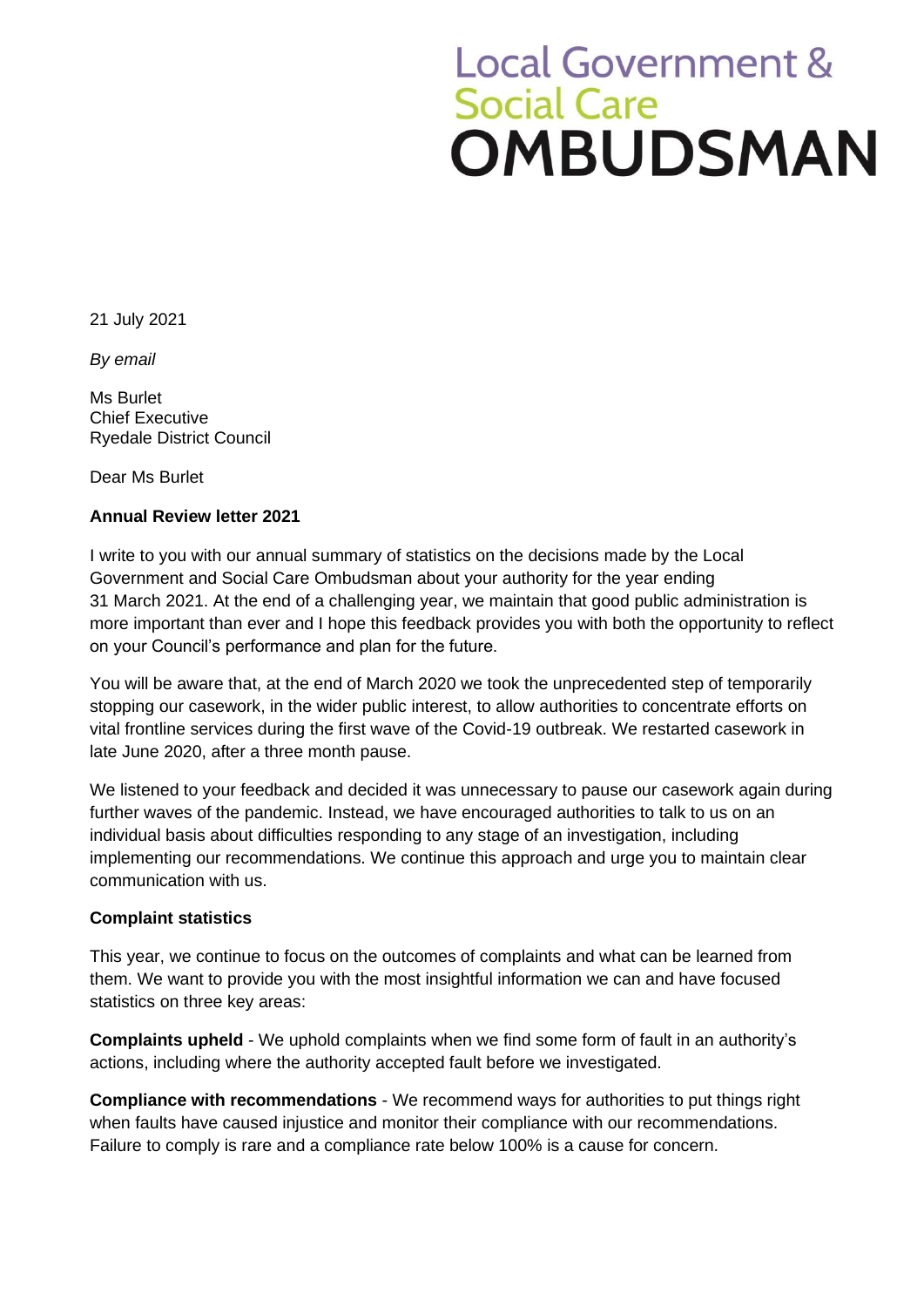**Satisfactory remedy provided by the authority** - In these cases, the authority upheld the complaint and we agreed with how it offered to put things right. We encourage the early resolution of complaints and credit authorities that accept fault and find appropriate ways to put things right.

Finally, we compare the three key annual statistics for your authority with similar types of authorities to work out an average level of performance. We do this for County Councils, District Councils, Metropolitan Boroughs, Unitary Councils, and London Boroughs.

Your annual data will be uploaded to our interactive map, [Your council's performance,](https://www.lgo.org.uk/your-councils-performance) along with a copy of this letter on 28 July 2021. This useful tool places all our data and information about councils in one place. You can find the decisions we have made about your Council, public reports we have issued, and the service improvements your Council has agreed to make as a result of our investigations, as well as previous annual review letters.

I would encourage you to share the resource with colleagues and elected members; the information can provide valuable insights into service areas, early warning signs of problems and is a key source of information for governance, audit, risk and scrutiny functions.

As you would expect, data has been impacted by the pause to casework in the first quarter of the year. This should be considered when making comparisons with previous year's data.

## **Supporting complaint and service improvement**

I am increasingly concerned about the evidence I see of the erosion of effective complaint functions in local authorities. While no doubt the result of considerable and prolonged budget and demand pressures, the Covid-19 pandemic appears to have amplified the problems and my concerns. With much greater frequency, we find poor local complaint handling practices when investigating substantive service issues and see evidence of reductions in the overall capacity, status and visibility of local redress systems.

With this context in mind, we are developing a new programme of work that will utilise complaints to drive improvements in both local complaint systems and services. We want to use the rich evidence of our casework to better identify authorities that need support to improve their complaint handling and target specific support to them. We are at the start of this ambitious work and there will be opportunities for local authorities to shape it over the coming months and years.

An already established tool we have for supporting improvements in local complaint handling is our successful training programme. During the year, we successfully adapted our face-to-face courses for online delivery. We provided 79 online workshops during the year, reaching more than 1,100 people. To find out more visit [www.lgo.org.uk/training.](http://www.lgo.org.uk/training)

Yours sincerely,

 $M_{\zeta}$ 

Michael King Local Government and Social Care Ombudsman Chair, Commission for Local Administration in England